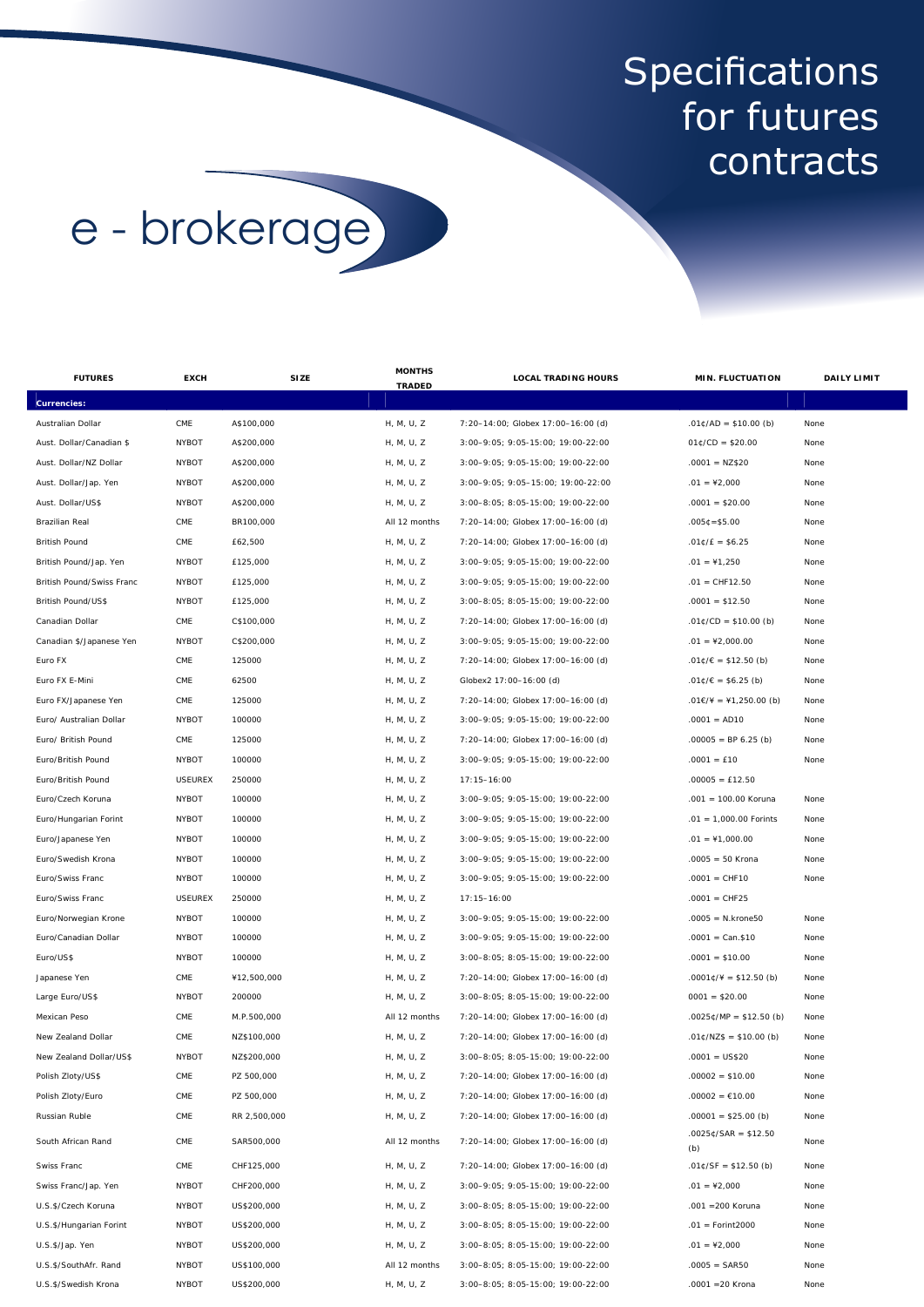| U.S.\$/Swiss Franc          | <b>NYBOT</b> | US\$200,000                      | H, M, U, Z                               | 3:00-8:05; 8:05-15:00; 19:00-22:00                      | $0001 = CHF20$                | None                       |
|-----------------------------|--------------|----------------------------------|------------------------------------------|---------------------------------------------------------|-------------------------------|----------------------------|
| U.S.Dollar                  | <b>KOFEX</b> | US\$50,000                       | All 12 months                            | $9:00 - 15:00$                                          | $.1 =$ KRW5,000               | None                       |
| U.S.Dollar                  | BM&F         | US\$50,000                       | All 12 months                            | 10:00-16:00; GTS 9:00-16:00;                            | R\$.001/US\$1,000=R\$.05      | 7.50%                      |
| U.S.Dollar-mini             | BM&F         | US\$5,000                        | All 12 months                            | $9:00 - 18:00$                                          | R\$.001/US\$1,000=R\$.05      | 7.50%                      |
| <b>Emissions:</b>           |              |                                  |                                          |                                                         |                               |                            |
| ECX Carbon Financial Instr. | ICE          | 1,000 emission allowances        | H, M, U, Z                               | $8:00-17:00$                                            | €.05 = €50.00                 | None                       |
| Energy:                     |              |                                  |                                          |                                                         |                               |                            |
| Anhydrous alcohol           | BM&F         | 30 kl.                           | All 12 months                            | 14:00-14:45; GTS 9:00-14:45;<br>after-hours 15:30-18:00 | $R$.20/kI. = R$6.00$          | Pls. contact exchange      |
| Crude Oil-Brent             | ICE          | 1,000 barrels                    | All 12 months                            | 20:00-17:00 except Sun. 19:00-17:00                     | $US1¢/barrel = $10.00$        | None                       |
| Crude Oil-Brent             | <b>NYM</b>   | 1,000 barrels                    | All 12 months                            | 10:00-14:30, ACCESS (e) ; 10:00-19:30 Dublin            | $1¢$ /barrel = \$10.00        | None                       |
| Crude Oil-Light Sweet       | <b>NYM</b>   | 1,000 barrels                    | All 12 months                            | 10:00-14:30; ACCESS (e)                                 | $1¢$ /barrel = \$10.00        | Pls. consult exchange      |
| Crude Oil-e-miNY            | <b>NYM</b>   | 500 barrels                      | All 12 months                            | 15:15-17:30; 18:00-14:30 (m)                            | $2.5¢/barrel = $12.50$        | Pls. consult exchange      |
| Crude Oil                   | <b>TOCOM</b> | 50 kl.                           | All 12 months                            | 9:00-11:00; 12:30-15:30                                 | $410/kl = 4500.00$            | Pls. consult exchange      |
| Crude Oil-WTI               | ICE          | 1,000 barrels                    | All 12 months                            | 20:00-17:00 except Sun. 19:00-17:00                     | $1¢$ /barrel = \$10.00        | None                       |
| Gas Oil                     | ICE          | 100 met. tons                    | All 12 months                            | 20:00-17:00 except Sun. 19:00-17:00                     | $US25¢/ton = $25.00$          | None                       |
| Gas Oil (r)                 | <b>TOCOM</b> | 100 kl.                          | All 12 months                            | 9:00-11:00; 12:30-15:30                                 | $410/kl = 41,000.00$          | Pls. consult exchange      |
| Gasoline                    | <b>TOCOM</b> | 50 kl. (v)                       | All 12 months                            | 9:00-11:00; 12:30-15:30                                 | $410/kl = 4500.00 (v)$        | Pls. consult exchange      |
| Gas NY-unleaded             | <b>NYM</b>   | 42,000 gallons                   | All 12 months                            | 10:05-14:30; ACCESS (e)                                 | .01¢/gal. = \$4.20            | Pls. consult exchange      |
| Gas-RBOB (o)                | <b>NYM</b>   | 42,000 gallons                   | All 12 months                            | 10:05-14:30; ACCESS (e), (o)                            | .01¢/gal. = \$4.20            | Pls. consult exchange      |
| Heating Oil                 | <b>NYM</b>   | 42,000 gallons                   | All 12 months                            | 10:05-14:30; ACCESS (e)                                 | .01¢/gal. = \$4.20            | Pls. consult exchange      |
| Kerosene                    | <b>TOCOM</b> | 50 kl. (v)                       | All 12 months                            | 9:00-11:00; 12:30-15:30                                 | $410/kl = 4500.00 (v)$        | Pls. consult exchange      |
| Natural Gas                 | ICE          | 1,000thrms/ctrdy                 | All 12 months                            | 8:00-17:00 (daily contr. 8:00-16:00)                    | .01p/therm                    | None                       |
| Natural Gas-e-miNY          | <b>NYM</b>   | 2,500 mmBtu                      | All 12 months                            | 15:15-17:30; 18:00-14:30 (m)                            | $$.005$ mmBtu = \$12.50       | None                       |
| Nat. Gas-Henry Hub          | <b>NYM</b>   | 10,000 mmBtu                     | All 12 months                            | 10:00-14:30; ACCESS (e)                                 | $.1$ ¢/mmBtu = \$10.00        | Pls. consult exchange      |
| Propane                     | <b>NYM</b>   | 42,000 gallons                   | All 12 months                            | 9:20-13:10; ACCESS (g)                                  | .01¢/gallon = \$4.20          | Pls. consult exchange      |
| VIC-Peak Period Electricity | SFE          | 1 MWh of electrical energy based | H, M, U, Z                               | $9:00 - 16:50$                                          | 5¢A/MWh                       | None                       |
|                             |              | on a peak period profile         |                                          |                                                         |                               |                            |
| Food and Fiber:             |              |                                  |                                          |                                                         |                               |                            |
| Cocoa                       | <b>NYBOT</b> | 10 metric tons                   | H, K, N, U, Z                            | $8:00 - 11:50$                                          | $$1/ton = $10.00$             | None                       |
| Cocoa                       | LIFFE        | 10 tonnes                        | H, K, N, U, Z                            | LIFFE CONNECT 9:30-16:50                                | $£1/tonne = £10.00$           | None                       |
| Coffee "C"                  | <b>NYBOT</b> | 37,500 lbs.                      | H, K, N, U, Z                            | $9:15 - 12:30$                                          | $.05¢/lb. = $18.75$           | None                       |
| Coffee-Robust               | LIFFE        | 5 tonnes                         | F, H, K, N, U,<br>X                      | LIFFE CONNECT 9:40-16:55                                | $$1/tonne = $5.00$            | None                       |
| Coffee-Arabica              | BM&F         | 6,000 kg.                        | H, K, N, U, Z                            | 9:45-15:30; GTS 9:00-15:30;<br>after-hours 16:00-18:00  | $US$.083/kg. = $5.00$         | Please consult<br>exchange |
| Corn                        | BM&F         | 47 metric tons                   | F, H, K, N, U, X                         | 11:00-11:45; GTS 9:00-11:45;<br>after-hours 12:45-18:00 | $R$.01/60 kg. = R$4.50$       | Please consult<br>exchange |
| Cotton $#2$                 | <b>NYBOT</b> | 50,000 lbs.                      | H, K, N, V, Z                            | $10:30 - 14:15$                                         | $.01¢/lb. = $5.00(j)$         | $3¢/lb. = $1,500 (b)$      |
|                             |              |                                  | G, J, M, Q, V,                           | 17:10-7:30; 10:30-16:00 (p)                             | $1¢A/kg = A$25.00$            |                            |
| Greasy Wool                 | <b>SFE</b>   | 2,500 kg                         | Z                                        |                                                         |                               | None                       |
| Milk-Class III              | CME          | 200,000 lbs.                     | All 12 months                            | $9:40 - 13:10$                                          | $$.01/cwt. = $20.00$          | $0.75C/D = $1,500$         |
| Orange Juice-1 and A        | <b>NYBOT</b> | 15,000 lbs.                      | F, H, K, N, U,<br>X<br>F, H, K, N, U,    | $10:00 - 13:30$                                         | $.05¢/lb. = $7.50$            | $5¢/lb. = $750$            |
| Orange Juice-B              | <b>NYBOT</b> | 15,000 lbs                       | X                                        | $12:30 - 14:45$                                         | $.05¢/lb. = $7.50$            | $10¢/lb. = $1500$          |
| Soybeans                    | BM&F         |                                  | H, J, K, M, N,                           |                                                         |                               |                            |
|                             |              | 27 metric tons                   |                                          | GTS 9:00-14:15                                          | $US$.01/60 kg. = R$4.50$      | Please consult             |
| Sugar-Crystal               |              |                                  | Q, U, X                                  |                                                         |                               | exchange                   |
|                             | BM&F         | 13,500 kg.                       | G, J, N, U, X                            | 14:00-15:00; GTS 9:00-15:00;<br>after-hours 15:30-18:00 | US\$.01/50 kg. = R\$2.70      | Please consult<br>exchange |
| Sugar #11                   | <b>NYBOT</b> | 112,000 lbs.                     | H, K, N, V<br>F, H, K, N, U,             | $9:00 - 12:00$                                          | $.01¢/lb. = $11.20$           | None                       |
| Sugar #14                   | <b>NYBOT</b> | 112,000 lbs.                     | X                                        | $8:40-11:58$ (k)                                        | $.01¢/lb. = $11.20$           | None                       |
| Sugar-White                 | LIFFE        | 50 tonnes                        | H, K, Q, V, Z                            | LIFFE CONNECT 9: 45-17:30                               | $$.10/tonne = $5.00$          | None                       |
| <b>Grains and Oilseeds:</b> |              |                                  |                                          |                                                         |                               |                            |
| Barley-Western              | WCE          | 20 tonnes                        | H, K, N, V, Z                            | 9:30-13:15; electronic 9:30-13:15 (i)                   | $CS.10/ton = C$2.00$          | $C$7.50/ton = C$150$       |
| Canola                      | WCE          | 20 tonnes                        | F, H, K, N, U,<br>X                      | 9:30-13:15; electronic 9:30-13:15 (i)                   | $CS.10/ton = C$2.00$          | $C$30/tonne = C$600$       |
| Corn                        | CBT          | 5,000 bu.                        | H, K, N, U, Z                            | 9:30-13:15; electronic 18:30-6:00 (i)                   | $\frac{1}{4}$ ¢/bu. = \$12.50 | $20¢/bu. = $1,000$         |
| Corn-mini-sized             | CBT          | 1,000 bu.                        | H, K, N, U, Z                            | $9:30 - 13:45$                                          | $1/8$ ¢/bu. = \$1.25          | $20¢/bu. = $200$           |
| Corn                        | ENP          | 50 metric tons                   | F, H, M, Q, X                            | 10:45-18:30 CTE                                         | €0.25/m. ton = €12.50         | €4.00/metric ton           |
| Oats                        | CBT          | 5,000 bu.                        | H, K, N, U, Z                            | 9:30-13:15; electronic 18:33-6:00 (i)                   | $\frac{1}{4}$ ¢/bu. = \$12.50 | $20$ ¢/bu. = \$1,000       |
| Rapeseed                    | ENP          | 50 metric tons                   | G, K, Q, X                               | 10:45-18:30 CTE                                         | €0.5/m. ton = €12.50          | €10.00/metric ton          |
| Rice-Rough                  | CBT          | 2,000 cwt.                       | F, H, K, N, U,<br>X                      | 9:15-13:30; electronic 18:33-6:00 (i)                   | $.5¢/cwt. = $10.00$           | $50¢/cwt. = $1,000$        |
| Soybeans                    | CBT          | 5,000 bu.                        | F, H, K, N, Q,<br>U, X                   | 9:30-13:15; electronic 18:31-6:00 (i)                   | $\frac{1}{4}$ ¢/bu. = \$12.50 | $50¢/bu. = $2,500$         |
| Soybeans mini-sized         | CBT          | 1,000 bu.                        | F, H, K, N, Q,<br>U, X<br>F, H, K, N, Q, | $9:30 - 13:45$                                          | $1/8$ ¢/bu. = \$1.25          | $50¢/bu. = $500$           |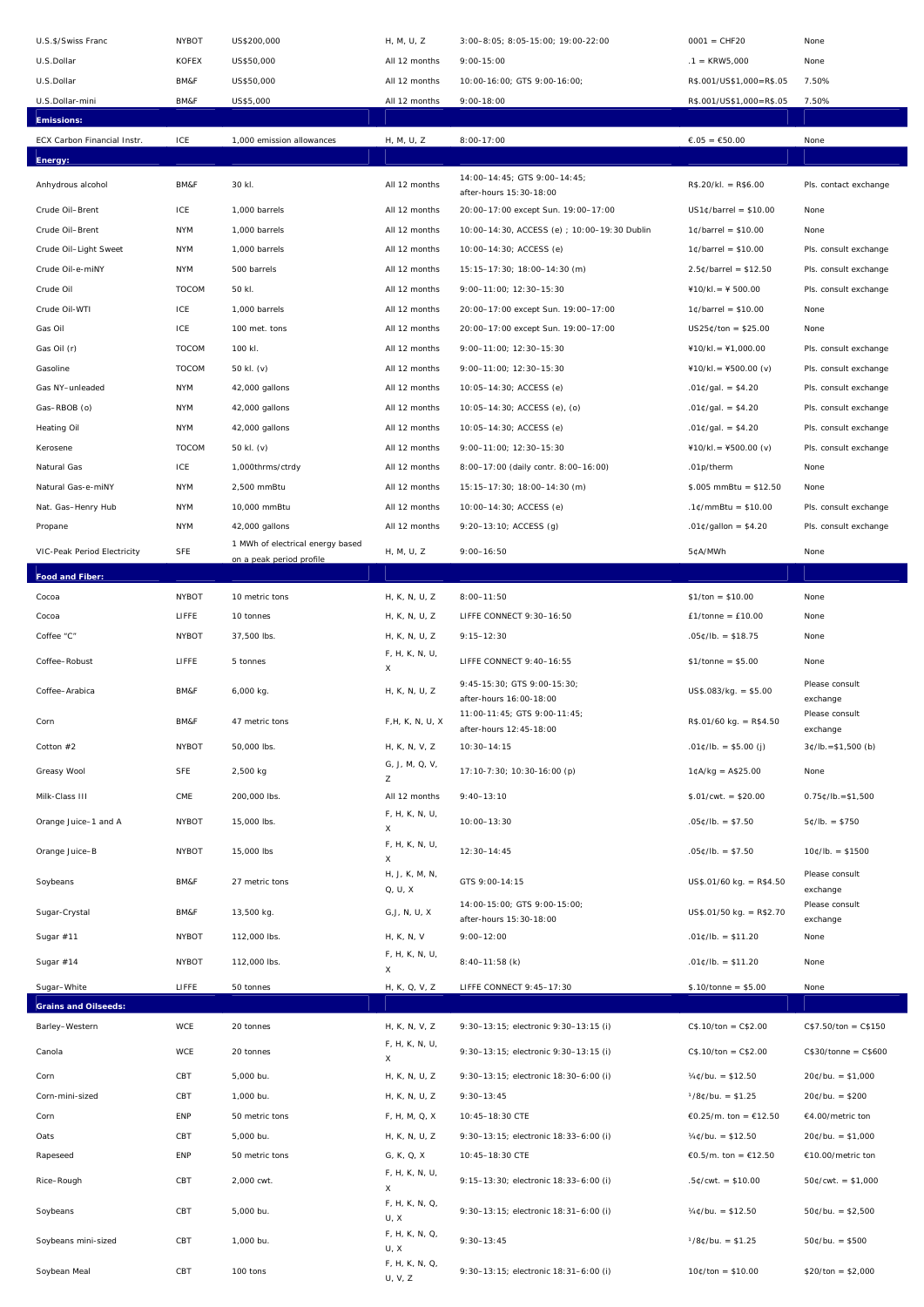| Soybean Oil                         | CBT                            | 60,000 lbs.                    | F, H, K, N, Q,<br>U, V, Z | 9:30-13:15; electronic 18:31-6:00 (i)                               | $.01¢/lb. = $6.00$               | $2¢/lb. = $1,200$                |
|-------------------------------------|--------------------------------|--------------------------------|---------------------------|---------------------------------------------------------------------|----------------------------------|----------------------------------|
| Wheat                               | CBT                            | 5,000 bu.                      | H, K, N, U, Z             | 9:30-13:15; electronic 18:32-6:00 (i)                               | $\frac{1}{4}$ C/bu. = \$12.50    | $30¢/bu. = $1,500$               |
| Wheat                               | <b>KCBT</b>                    | 5,000 bu.                      | H, K, N, U, Z             | 9:30-13:15; electronic 18:32-6:00                                   | $\frac{1}{4}$ ¢/bu. = \$12.50    | $30¢/bu. = $1,500$               |
| Wheat                               | LIFFE                          | 100 tons                       | F, H, K, N, U,            | LIFFE CONNECT 10:00-16:45                                           | $.5E/ton = £5.00$                | None                             |
| Wheat-Hard Red Spring               | MGE                            | 5,000 bu.                      | X<br>H, K, N, U, Z        | 9:30-13:15; electronic 18:32-6:00 (i)                               | $\frac{1}{4}$ C/bu. = \$12.50    | $30¢/bu. = $1,500$               |
|                                     |                                |                                | F, H, K, N, U,            |                                                                     |                                  |                                  |
| Wheat-milling                       | ENP                            | 50 metric tons                 | X                         | 10:45-18:30 CET                                                     | €0.25/m. ton = €12.50            | €6.00/metric ton                 |
| Wheat-mini-sized                    | CBT                            | 1.000 bu.                      | H, K, N, U, Z             | $9:30 - 13:45$                                                      | $1/8$ ¢/bu. = \$1.25             | $30¢/bu. = $300$                 |
| Wheat-Feed                          | <b>WCE</b>                     | 20 tonnes                      | H, K, N, V, Z             | 9:30-13:15; electronic 9:30-13:15 (i)                               | $CS.10/ton = C$2.00$             | $C$7.50/ton = C$150$             |
| Indexes:                            |                                |                                |                           | 10:00-17:00; GTS: 9:00-17:00; break 13:00-14:00;                    |                                  |                                  |
| Bovespa                             | BM&F                           | R\$value of pt x index         | Even months               | after-hours 17:15-18:00                                             | 5 points                         | 10%                              |
| Bovespa-mini                        | BM&F                           | R\$.30 x index                 | Even months               | GTS 9:00-18:00                                                      | 5 points                         | 10%                              |
| CAC-40 Index                        | ENP                            | $€10 \times index$             | All 12 months             | 8:00-17:30; Globex 17:30-20:00                                      | $.5 = £5.00$                     | +/- 200 index points             |
| Continuous Commodity Index<br>(CCI) | <b>NYBOT</b>                   | \$500 x index                  | F, G, J, M, Q,<br>X       | $10:00 - 14:30$                                                     | $.05 = $25.00$                   | None                             |
| DAX                                 | <b>EUREX</b>                   | €25 x index                    | H, M, U, Z                | $8:50 - 22:00$                                                      | $.5 = £12.50$                    | None                             |
| <b>DJIATM</b>                       | CBT                            | \$10 x DJIATM                  | H, M, U, Z                | 7:20-15:15; electronic 18:15-7:00 (i)                               | $1 pt. = $10.00$                 | Pls. consult exchange            |
| <b>BIG Dow</b>                      | CBT                            | \$25 x DJIATM                  | H, M, U, Z                | electronic 18:15-16:00 (i)                                          | 1 pt. $=$ \$25.00                | Pls. consult exchange            |
| DJ AIG Commodity Index              | CBT                            | \$100 x index                  | F, G, J, M, Q,            | $8:15 - 13:30$                                                      | .1 pt. $= $10.00$                | None                             |
| DJ Euro STOXX 50                    | <b>EUREX</b>                   | $€10 \times index$             | V, Z<br>H, M, U, Z        | $8:50 - 22:00$                                                      | .1 pt. = €10.00                  | None                             |
| DJ STOXX 50                         | <b>EUREX</b>                   | $€10 x$ index                  | H, M, U, Z                | $8:50 - 22:00$                                                      | .1 pt. = €10.00                  | None                             |
| Dow Jones Italy Titans 30           | <b>EUREX</b>                   | $€10 x$ index                  | H, M, U, Z                | $8:50 - 22:00$                                                      | .1 pt. = €10.00                  | None                             |
| Dow mini-sized \$5                  | CBT                            | \$5.00 x DJIA ind.             | H, M, U, Z                | electronic 18:15-16:00                                              | $1pt. = $5.00$                   | Pls. consult exchange            |
| Dow TMI                             | CBT                            | \$500 x index                  | H, M, U, Z                | electronic 7:15-16:00                                               | $.05 = $25.00$                   | Pls. consult exchange            |
| <b>GSCI</b>                         | CME                            | \$250 x index                  | All 12 months             | 8:45-13:40; Globex 17:00-13:40; 14:00-16:00 (d)                     | $.10 = $25.00$                   | Pls. consult exchange            |
| Hang Seng Index                     | <b>HKEx</b>                    | HK\$50 x index                 | All 12 months             | 9:45-12:30; 14:30-16:15                                             | $1 pt. = HK$50.00$               | None                             |
| Hang Seng mini                      | <b>HKEx</b>                    | HK\$10 x index                 | All 12 months             | 9:45-12:30; 14:30-16:15                                             | $1pt. = HK$10.00$                | None                             |
| Hard Winter Wheat Index             | MGE                            | 5,000 bu.                      | All 12 months             | 8:30-13:30; 14:00-16:00;<br>electronic 19:32-13:45 (i)              | $\frac{1}{4}$ ¢/bu. = \$12.50    | $30¢/bu. = $1,500$               |
| H-shares Index                      | HKEx                           | HK\$50 x index                 | All 12 months             | 9:45-12:30; 14:30-16:15                                             | $1pt. = HK$50.00$                | None                             |
| IBEX-35                             | <b>MEFF</b>                    | €10 x index                    | All 12 months             | $9:00 - 17:35$                                                      | 1 pt. = $€10.00$                 | None                             |
| IBEX-35 Mini                        | <b>MEFF</b>                    | $€1$ x index                   | All 12 months             | $9:00 - 17:35$                                                      | 5 pt. $=$ $£5.00$                | None                             |
| KOSPI 200                           | <b>KOFEX</b>                   | KRW500,000 x index             | H, M, U, Z                | $9:00 - 15:15$                                                      | $0.05 = KRW25,000$               | Pls. consult exchange            |
| <b>KOSTAR</b>                       | <b>KOFEX</b>                   | KRW10,000 x index              | H, M, U, Z                | $9:00 - 15:15$                                                      | $0.5 = KRW5,000$                 | 10% of previous closing<br>price |
| <b>Listed Property Trust</b>        | SFE                            | A\$25 x index                  | H, M, U, Z                | 17:10-8:00 and 9:50-16:30 (p)                                       | $1pt. = A$25.00$                 | None                             |
| <b>MDAX</b>                         | <b>EUREX</b>                   | $€5$ x index                   | H, M, U, Z                | $8:50 - 22:00$                                                      | $1.0 = \text{\textsterling}5.00$ | None                             |
| MSCI Taiwan                         | SGX                            | US\$100 x index                | All 12 months             | 8:45-13:45; Elec8: 45-14: 45; 16:00-19:00                           | $.1$ pt. = US\$10                | Pls. consult exchange            |
| MSCI Singapore                      | SGX                            | S\$200 x index                 | All 12 months             | 8:45-12:35;14:00-17:15                                              | $.1$ pt. = S\$20                 | Pls. consult exchange            |
| MSCI Euro/Pan-Euro                  | LIFFE                          | $€20 x$ index                  | H, M, U, Z                | LIFFE CONNECT 8:00-17:00                                            | .1 pt. = €2.00                   | None                             |
| Muni-Note Index-10-Yr.              | CBT                            | \$100,000                      | H, M, U, Z                | 7:20-14:00; electronic 19:04-16:00 (i)                              | $1/32 = $31.25$                  | None                             |
| NASDAQ 100                          | CME                            | \$100 x index                  | H, M, U, Z                | 8:30-15:15; Globex 15:30-16:30;<br>$17:00 - 8:15$ (d)               | $.50 = $50.00$ (b)               | Pls. consult exchange            |
| NASDAQ 100 E-Mini                   | CME                            | \$20 x index                   | H, M, U, Z                | Globex 15:30-16:30; 17:00-15:15 (d)                                 | $.5 = $10.00$ (b)                | Pls. consult exchange            |
| NASDAQ Compos. E-Mini               | CME                            | \$20 x index                   | H, M, U, Z                | Globex 15:30-16:30; 17:00-15:15 (d)                                 | $.5 = $10.00$ (b)                | $+/- 5\%$ from prior             |
| NEMAX 50                            | <b>EUREX</b>                   | $€1$ x index                   | H, M, U, Z                | $8:50 - 22:00$                                                      | $1.0 = \text{\textsterling}1.00$ | settlement<br>None               |
| NIKKEI 225-Dollar                   | CME                            | \$5 x index                    | H, M, U, Z                | 8:00-15:15; Globex (y)                                              | $.05 = $25.00$                   | None                             |
| NIKKEI 225                          | OSE                            | ¥1,000 x index                 | H, M, U, Z                | 9:00-11:00; 12:30-15:10                                             | $¥10 = ¥10,000$                  | Pls. consult exchange            |
| NIKKEI 225                          | SGX                            | ¥500 x index                   | All 12 months             | 7:55-10:15;11:15-14:25;Elec7:45-10:15; 11:15-<br>14:30; 15:30-19:00 | $5 \text{ pts.} = 42,500$        | Pls. consult exchange            |
| NIKKEI 225-Yen                      | $\mathsf{CME}$                 | ¥500 x index                   | F, H, M, U, Z             | Globex 5:00-15:15; 15:30-16:30 Mon.-Thurs.                          | $5 \text{ pts.} = 42,500$        | Pls. consult exchange            |
| NIKKEI 300                          | OSE                            | ¥10,000 x index                | H, M, U, Z                | 9:00-11:00; 12:30-15:15                                             | $.1 \text{ pt.} = 1,000$         | Pls. consult exchange            |
| NYSE Compos. Index Reg.             | <b>NYBOT</b>                   | \$50 x index                   | H, M, U, Z                | $9:30 - 16:15$                                                      | $.05 = $25.00$                   | Pls. consult exchange            |
| OMXH25                              | <b>EUREX</b>                   | $€10 \times index$             | H, M, U, Z                | $8:50 - 22:00$                                                      | $.1 = £1.00$                     | None                             |
| Russell 1000 E-Mini                 | CME                            | \$100 x index                  | H, M, U, Z                | Globex2 15:30-16:30; 17:00-15:15 (d)                                | $.1 = $10.00$                    | Pls. consult exchange            |
| Russell 1000 Mini                   | <b>NYBOT</b>                   | \$50 x index                   | H, M, U, Z                | $9:30 - 16:15$                                                      | $.05 = $2.50$                    | Pls. consult exchange            |
| Russell 1000-reg.                   | <b>NYBOT</b>                   | \$500 x index                  | H, M, U, Z                | $9:30 - 16:15$                                                      | $.05 = $25.00$                   | Pls. consult exchange            |
| Russell 1000                        | <b>USEUREX</b>                 | \$100 x index                  | H, M, U, Z                | 19:00-16:00, Sun.-Fri.                                              | $.1 = $10.00$                    | None                             |
| Russell 2000                        | CME                            | \$500 x index                  | H, M, U, Z                | 8:30-15:15; Globex 15:30-16:30; 17:00-8:15 (d)                      | $.05 = $25.00$                   | Pls. consult exchange            |
| Russell 2000 E-Mini                 | CME                            | \$100 x index                  | H, M, U, Z                | Globex2 15:30-16:30; 17:00-15:15 (d)                                | $.1 = $10.00$                    | Pls. consult exchange            |
| Russell 2000<br>Russell 2000        | <b>NYBOT</b><br><b>USEUREX</b> | \$500 x index<br>\$100 x index | H, M, U, Z<br>H, M, U, Z  | $9:30 - 16:15$<br>19:00-16:00, Sun.-Fri.                            | $.05 = $25.00$<br>$.1 = $10.00$  | Pls. consult exchange<br>None    |
| Russell 3000                        | <b>NYBOT</b>                   | \$500 x index                  | H, M, U, Z                | $9:30 - 16:15$                                                      | $.05 = $25.00$                   | Pls. consult exchange            |
| Russell/Nomura Prime Index          | OSE                            | ¥10,000 x index                | H, M, U, Z                | 9:00-11:00; 12:30-15:10                                             | .1 pt. = $41,000$                | Pls. consult exchange            |
|                                     |                                |                                |                           |                                                                     |                                  |                                  |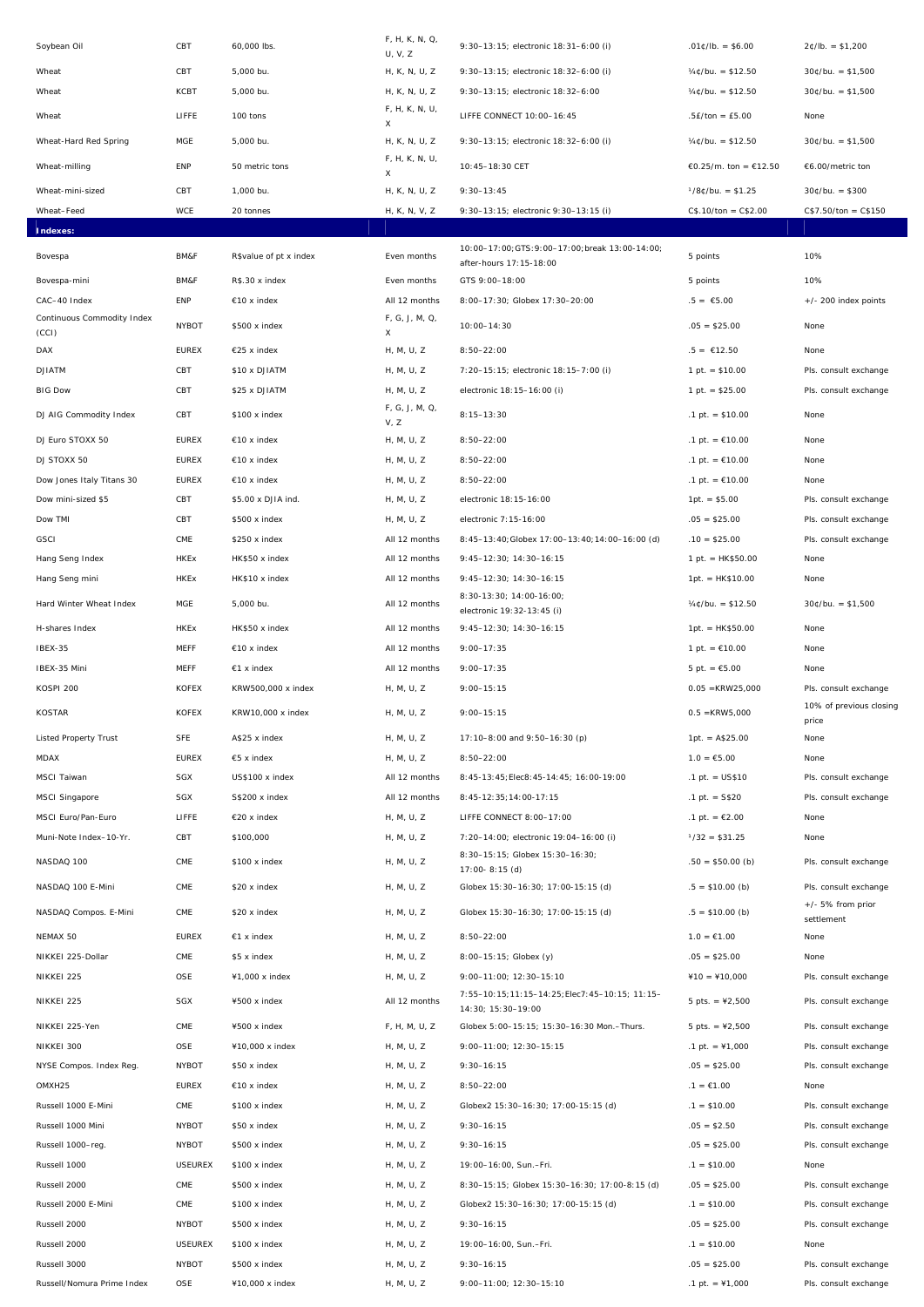| S&P 500 Index               | CME            | \$250 x index                  | H, M, U, Z    | 8:30-15:15; Globex 15:30-16:30; 17:00-8:15 (d)                              | $.10 = $25.00$ (b)                | Pls. consult exchange        |
|-----------------------------|----------------|--------------------------------|---------------|-----------------------------------------------------------------------------|-----------------------------------|------------------------------|
| S&P 500 E-Mini              | $\mathsf{CME}$ | \$50 x index                   | H, M, U, Z    | Globex 15:30-16:30; 17:00-15:15 (d)                                         | $.25 = $12.50$ (b)                | Pls. consult exchange        |
| S&P Canada 60               | ME             | C\$200 x index                 | H, M, U, Z    | $9:30 - 16:15$                                                              | $.05 = C$10.00$                   | Pls. consult exchange        |
| S&P/MIB                     | BIt            | €5 x index                     | H, M, U, Z    | $9:00 - 17:40$                                                              | 5 index points= 25€               | Pls. consult exchange        |
| S&P/MIB-mini                | Blt            | $€1 x$ index                   | H, M, U, Z    | $9:00 - 17:40$                                                              | 5 index points= $5 \in$           | Pls. consult exchange        |
| S&P MidCap 400 E-mini       | CME            | \$100 x index                  | H, M, U, Z    | Globex2 15:30-16:30; 17:00-15:15 (d)                                        | $.1 = $10.00$                     | Pls. consult exchange        |
| Single Stock Futures        | MEFF           | 100 shares                     | H, M, U, Z    | $9:00 - 17:35$                                                              | $.01 \in .1 \in$                  | None                         |
| SMI                         | <b>EUREX</b>   | CHF10 x index                  | H, M, U, Z    | $8:50 - 17:30$                                                              | $1.0 = CHF10.00$                  | None                         |
| SPI 200TM Index             | <b>SFE</b>     | A\$25 x index                  | H, M, U, Z    | 9:50-16:30; 17:10-8:00 (p)                                                  | $1.0 = A$25$                      | None                         |
| TecDAX                      | <b>EUREX</b>   | $€10 \times index$             | H, M, U, Z    | $8:50 - 22:00$                                                              | $1.0 = \text{\textsterling}10.00$ | None                         |
| <b>TOPIX Index</b>          | TSE            | ¥10,000 x index                | H, M, U, Z    | 9:00-11:00; 12:30-15:10 (s)                                                 | $.5 = 45,000.00$                  | Pls. consult exchange        |
| <b>TRAKRS-Gold</b>          | CME            | \$1 x index                    | Z 2006        | Globex 8:30-15:00                                                           | $.01 = $.01$                      | None                         |
| TRAKRS-Long/Short Tech      | CME            | \$1 x index                    | N 2005        | Globex 8:30-15:00                                                           | $.01 = $.01$                      | None                         |
| TRAKRSII-Long/Short Tec     | CME            | \$1 x index                    | G 2007        | Globex 8:30-15:00                                                           | $.01 = $.01$                      | None                         |
| TRAKRS-Commodity            | CME            | \$1 x DJ AIG                   | M 2006        | Globex 8:30-15:00                                                           | $.01 = $.01$                      | None                         |
| TRAKRS-Euro Currency        | CME            | \$1 x EC TRAKRS                | Q 2006        | Globex 8:30-15:00                                                           | $.01 = $.01$                      | None                         |
| <b>TRAKRS-LMC</b>           | CME            | \$1 x LMC TRAKRS Index         | F 2006        | Globex 8:30-15:00                                                           | $.01 = $.01$                      | None                         |
| TRAKRS-Rogers Intl.         |                | \$1 x Rogers Commodity TRAKR S |               |                                                                             |                                   |                              |
| Commodity Index             | CME            | Index                          | V 2010        | Globex 8:30-15:00                                                           | $.01 = $.01$                      | None                         |
| TRAKRS-Select 50            | CME            | \$1 x LMC TRAKRS Index         | V 2005        | Globex 8:30-15:00                                                           | $.01 = $.01$                      | None                         |
| U.S. Dollar Index           | <b>NYBOT</b>   | \$1,000 x index                | H, M, U, Z    | 3:00-8:05, 8:05-15:00; 19:00-22:00                                          | $.01 = $10.00$                    | None                         |
| <b>Interest Rates:</b>      |                |                                |               |                                                                             |                                   |                              |
| Austral. Govt. Bond-10Yr.   | <b>SFE</b>     | A\$100,000                     | H, M, U, Z    | 8:30-16:30; 17:10-7:30 (p)                                                  | .005%/Annum ~<br>A\$40.00         | None                         |
| Austral. Govt. Bond-3Yr.    | <b>SFE</b>     | A\$100,000                     | H, M, U, Z    | 8:30-16:30; 17:10-7:30 (p)                                                  | $.01\%$ /Annum ~ A\$              | None                         |
|                             |                |                                |               |                                                                             | 28.00(q)                          |                              |
| Bank Bill-90-day            | <b>NZFOE</b>   | NZ\$1,000,000                  | H, M, U, Z    | 8:30-16:30; 17:40-7:00                                                      | .01%/Annum                        | None                         |
| Bank Bill-90-day            | <b>SFE</b>     | A\$1,000,000                   | H, M, U, Z    | 8:30-16:30; 17:10-7:30 (p)                                                  | .01%/Annum ~ A\$24.00             | None                         |
| Can. Bankers Acceptance     | ME             | C\$1,000,000                   | All 12 months | $8:00 - 15:00$                                                              | $.01 = C$25.00 (b)$               | Pls. consult exchange        |
| Can. Govt. Bond-2Yr.        | ME             | C\$100,000                     | H, M, U, Z    | $8:20 - 15:00$                                                              | $.01 = C$10.00$                   | $3.00 = C$3,000$             |
| Can. Govt. Bond-10Yr.       | ME             | C\$100,000                     | H, M, U, Z    | $8:20 - 15:00$                                                              | $.01 = C$10.00$                   | $3.00 = C$3,000$             |
| C-Bonds                     | BM&F           | US\$100,000                    | F, J, N, V    | GTS 9:00-18:00                                                              | US\$31.25                         | 15%                          |
| Euribor (3-mo.)             | <b>EUREX</b>   | 1000000                        | H, M, U, Z    | $8:00 - 22:00$                                                              | $.005 = £12.50$                   | None                         |
| Euribor (3-mo.)             | LIFFE          | 1000000                        | All 12 months | LIFFE CONNECT 7:00-21:00                                                    | $.005 = £12.50$                   | None                         |
| Euro BOBL                   | <b>EUREX</b>   | 100000                         | H, M, U, Z    | $8:00 - 22:00$                                                              | $.01 = £10.00$                    | None                         |
| Euro Buxl                   | <b>EUREX</b>   | 100000                         | H, M, U, Z    | $8:00 - 22:00$                                                              | $.02 = £20.00$                    | None                         |
| Euro Bund                   | <b>EUREX</b>   | 100000                         | H, M, U, Z    | $8:00 - 22:00$                                                              | $.01 = £10.00$                    | None                         |
| Eurodollar                  | CME            | \$1,000,000                    | All 12 months | 7:20-14:00; Globex 17:00-16:00 (d)                                          | $.01 = $25.00$ (b)                | None (Globex $=$<br>200pts.) |
| Eurodollar                  | LIFFE          | \$1,000,000                    | All 12 months | LIFFE CONNECT 7:00-21:00                                                    | $.005 = US$12.50$                 | None                         |
| Eurodollar                  | SGX            | US\$1,000,000                  | All 12 months | 7:45-19:00; MOS 21:20-4:00                                                  | $.005 = US$12.50 (b)$             | None                         |
| Eurodollar-mini-sized       | CBT            | \$500,000                      | H, M, U, Z    | electronic 18:00-16:00 (i)                                                  | $.005 = $6.25$                    | None                         |
| Euro Schatz                 | <b>EUREX</b>   | 100000                         | H, M, U, Z    | $8:00 - 22:00$                                                              | $.005 = £5.00$                    | None                         |
| Euro Swapnotes-2 yr.        | LIFFE          | 100000                         | H, M, U, Z    | LIFFE CONNECT 7:00-18:00                                                    | $.005 = \text{\textsterling}5.00$ | None                         |
| Euro Swapnotes-5/10 yr.     | LIFFE          | 100000                         | H, M, U, Z    | LIFFE CONNECT 7:00-18:00                                                    | $.01 = £10.00$                    | None                         |
| Euroswiss (3-mo.)           | LIFFE          | SF1,000,000                    | H, M, U, Z    | LIFFE CONNECT 7:30-18:00                                                    | $.01 =$ SF25.00                   | None                         |
| EuroYen                     | CME            | ¥100,000,000                   | H, M, U, Z    | 7:20-14:00; SGX: 21:20-4:00                                                 | $.005 = 1,250.00$                 | None                         |
| EuroYen (LIBOR)             | SGX            | ¥100,000,000                   | H, M, U, Z    | 7:43-19:05; Elec 7:40-19:05; MOS 21:20-4:00                                 | $.005 = 1,250.00$                 | None                         |
| EuroYen (TIBOR)             | SGX            | ¥100,000,000                   | H, M, U, Z    | 7:43-19:05; Elec 7:40-19:05; MOS 21:20-4:00                                 | $.005 = 1,250.00$                 | None                         |
| EuroYen (3-mo.)             | <b>TFX</b>     | ¥100,000,000                   | H, M, U, Z    | 9:00-11:30; 12:30-15:30; 15:30-18:00                                        | $.005 = 1,250.00$                 | None                         |
| Global 2040                 | BM&F           | US\$50,000                     | F, J, N, V    | GTS 9:00-18:00                                                              | US\$1.00                          | Pls. consult exchange        |
| HIBOR (3-mo.)               | <b>HKEx</b>    | HK\$5,000,000                  | All 12 months | 8:30-12:00; 13:30-17:00                                                     | $.01 = HK$125.00$                 | None                         |
| ID x U.S.Dollar Spread      | BM&F           | US\$50,000                     | All 12 months | GTS 9:00-16:00; after-hours 16:45-18:00                                     | 0.01%                             | Pls. consult exchange        |
| Interbank Cash-30 day       | <b>SFE</b>     | A\$3,000,000                   | All 12 months | 8:30-16:30; 17:10-7:30 (p)                                                  | $.01\% = A$24.66$                 | None                         |
| Interbank Deposit (1-day)   | BM&F           | R\$pt. value x unit price      | See exchange  | 10:00-16:00; GTS: 9:00-16:00; break 13:00-14:30;<br>after-hours 16:45-18:00 | .01 x interest rate pt.           | Pls. consult exchange        |
| Japanese Govt. Bond         | LIFFE          | ¥100,000,000                   | H, M, U, Z    | LIFFE CONNECT 7:00-16:00                                                    | $.01 =$ ¥10,000.00                | Pls. consult exchange        |
| Jap. Govt. Bonds-mini       | SGX            | ¥10,000,000                    | H, M, U, Z    | $7:45 - 14:15$                                                              | $4.01 = 1100$                     | None                         |
| Jap. Govt. Bonds (5/10-yr.) | <b>TSE</b>     | ¥100,000,000                   | H, M, U, Z    | 9:00-11:00; 12:30-15:10 (s)                                                 | .01 pt. = $410,000$               | Pls. consult exchange        |
| Korean T-Bond-3 Yr          | <b>KOFEX</b>   | KRW 100million                 | H, M, U, Z    | $9:00 - 15:00$                                                              | $.01$ = KRW 10,000                | None                         |
| LIBOR (1-mo.)               | CME            | \$3,000,000                    | All 12 months | 7:20-14:00; Globex 17:00-16:00 (d)                                          | $.005 = $12.50$ (b)               | None (Globex 200 pts.)       |
| Long Gilt                   | LIFFE          | £100,000                       | H, M, U, Z    | LIFFE CONNECT 8:00-18:00                                                    | $.01 = £10.00$                    | None                         |
| Muni Notes 10 yr.           | CBT            | \$100,000                      | H, M, U, Z    | 7:20-14:00; electronic 18:04-16:00 (i)                                      | $1/32 = $31.25$                   | None                         |
| Short Sterling              | LIFFE          | £500,000                       | All 12 months | LIFFE CONNECT 7:30-18:00                                                    | $.01 = £12.50$                    | None                         |
| Singapore Dollar            | SGX            | S\$1,000,000                   | All 12 months | $8:45 - 17:00$                                                              | $.005 =$ S\$12.50 (b)             | None                         |
| Swapnotes-¥ 5 yr./10 yr.    | <b>TFX</b>     | ¥10,000,000                    | H, M, U, Z    | 9:00-11:30; 12:30-15:30; 15:30-18:00                                        | $.01 = 1,000$                     | None                         |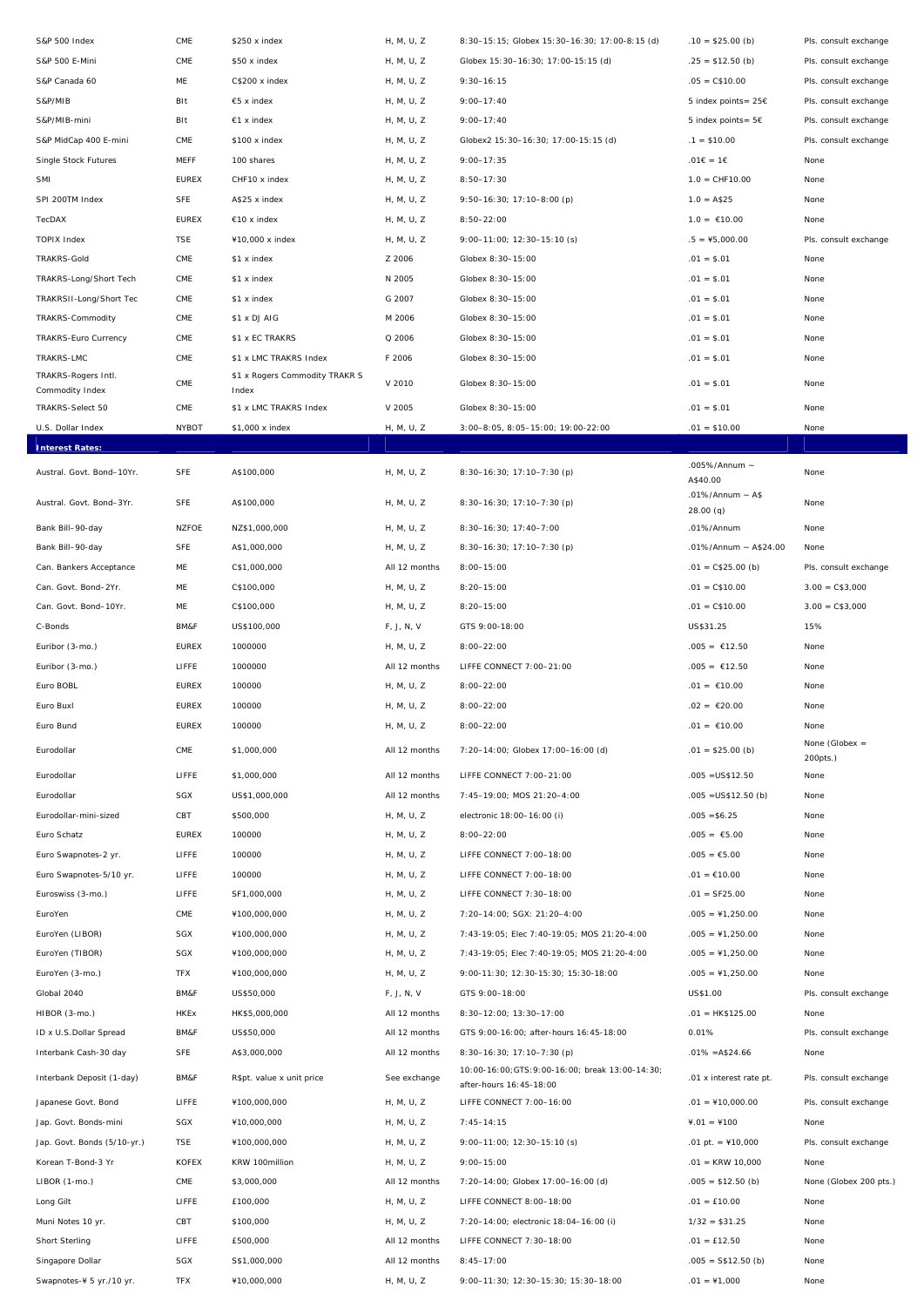| Swaps 5 yr.                        | CBT            | \$100,000              | H, M, U, Z                | 7:20-14:00; electronic 18:03-16:00 (i)  | $\frac{1}{2}$ of $\frac{1}{32}$ = \$15.625 | None                              |
|------------------------------------|----------------|------------------------|---------------------------|-----------------------------------------|--------------------------------------------|-----------------------------------|
| Swaps 10 yr.                       | CBT            | \$100,000              | H, M, U, Z                | 7:20-14:00; electronic 18:03-16:00 (i)  | $\frac{1}{2}$ of $\frac{1}{32}$ = \$15.625 | None                              |
| Swaps-2yr.                         | CME            | \$500,000              | H, M, U, Z                | Globex 17:00-16:00 (d)                  | $.01 = $25.00$                             | Pls. consult exchange             |
| Swaps-5 yr.                        | CME            | \$200,000              | H, M, U, Z                | 7:20-14:00; Globex 17:00-16:00 (d)      | $.01 = $25.00$                             | Pls. consult exchange             |
| Swaps-10 yr.                       | CME            | \$100,000              | H, M, U, Z                | 7:20-14:00; Globex 17:00-16:00 (d)      | $.01 = $25.00$                             | Pls. consult exchange             |
| Swaps 5 yr./10 yr.                 | <b>TFX</b>     | ¥10,000,000            | H, M, U, Z                | 9:00-11:30; 12:30-15:30; 15:30-18:00    | $4.01 = 41,000$                            | None                              |
| 30-day Fed. Funds                  | CBT            | \$5,000,000            | All 12 months             | 7:20-14:00; electronic 18:01-16:00 (i)  | $.005 = $20.835$                           | None                              |
| U.S. T-Bills 13-wk.                | CME            | \$1,000,000            | All 12 months             | 7:20-14:00; Globex 17:00-16:00 (d)      | $.005 = $12.50$                            | $None(Globex = 200$<br>pts.)      |
| U.S. T-Bonds-30 Yr.                | CBT            | \$100,000              | H, M, U, Z                | 7:20-14:00; electronic 18:00-16:00 (i)  | $1/32 = $31.25$                            | None                              |
| U.S. T-Bonds-30 Yr.                | <b>USEUREX</b> | \$100,000              | H, M, U, Z                | 19:00-16:00 (i)                         | $1/32 = $31.25$                            | None                              |
| U.S. T-Bonds-mini                  | CBT            | \$50,000               | H, M, U, Z                | electronic 19:00-16:00 (i)              | $1/32 = $15.625$                           | None                              |
| U.S. T-Notes-10 Yr.                | CBT            | \$100,000              | H, M, U, Z                | 7:20-14:00; electronic 18:00-16:00 (i)  | $\frac{1}{2}$ of $\frac{1}{32}$ = \$15.625 | None                              |
| U.S. T-Notes-10 Yr.                | <b>USEUREX</b> | \$100,000              | H, M, U, Z                | 19:00-16:00 (i)                         | $\frac{1}{2}$ of $\frac{1}{32}$ = \$15.625 | None                              |
| U.S. T-Notes 10-Yr. mini           | CBT            | \$50,000               | H, M, U, Z                | electronic 19:00-16:00 (i)              | $\frac{1}{2}$ of $\frac{1}{32}$ = \$7.8125 | None                              |
| U.S. T-Notes-2 Yr.                 | CBT            | \$200,000              | H, M, U, Z                | 7:20-14:00; electronic 18:01-16:00 (i)  | $\frac{1}{4}$ of $\frac{1}{32}$ = \$15.625 | None                              |
| U.S. T-Notes-2 Yr.                 | <b>USEUREX</b> | \$200,000              | H, M, U, Z                | 19:00-16:00 (i)                         | $\frac{1}{4}$ of $\frac{1}{32}$ = \$15.625 | None                              |
| U.S. T-Notes-5 Yr.                 | CBT            | \$100,000              | H, M, U, Z                | 7:20-14:00; electronic 18:00-16:00 (i)  | $\frac{1}{2}$ of $\frac{1}{32}$ = \$15.625 | None                              |
| U.S. T-Notes-5 Yr.                 | <b>USEUREX</b> | \$100,000              | H, M, U, Z                | 19:00-16:00 (i)                         | $\frac{1}{2}$ of $\frac{1}{32}$ = \$15.625 | None                              |
| Livestock:                         |                |                        |                           |                                         |                                            |                                   |
| Feeder Cattle                      | CME            | 50,000 lbs.            | F, H, J, K, Q,<br>U, V, X | 9:05-13:00; Globex 9:05-13:00           | $2.5¢/cwt. = $12.50$                       | $3¢/lb. = $1500$                  |
| Live Cattle                        | CME            | 40,000 lbs.            | G, J, M, Q, V,<br>Z       | 9:05-13:00; Globex 9:05-13:00           | $2.5¢/cwt. = $10.00$                       | $3¢/lb. = $1200$                  |
| Live Cattle                        | BM&F           | 4,950 kg.              | All 12 months             | GTX 9:00-16:00; After-hours 17:00-18:00 | $R$.01/15 kg. = $3.30$                     | Pls. consult exchange             |
| Hogs                               | <b>WTB</b>     | 8,000 kg               | All 12 months             | $9:55 - 16:00$                          | $0.001/kg = \text{\textsterling}8.00$      | €.125/kg = €1,000.00              |
| Lean Hogs                          | $\mathsf{CME}$ | 40,000 lbs.            | G, J, K, M, N,<br>Q, V, Z | 9:10-13:00; Globex 9:10-13:00           | $2.5¢/cwt. = $10.00$                       | $2.0$ ¢/lb. = \$800               |
| Pork Bellies-Frozen                | CME            | 40,000 lbs.            | G, H, K, N, Q             | 9:10-13:00; Globex 9:10-13:00           | $2.5¢/cwt. = $10.00$                       | $3¢/lb. = $1,200 (a)$             |
| Metals:                            |                |                        |                           |                                         |                                            |                                   |
| Aluminum                           | CMX            | 44,000 lbs.            | All 12 months             | 7:50-13:15; ACCESS (h)                  | $.05¢/lb. = $22.00$                        | $$.20/lb. = $8,800 (a)$           |
| Aluminum                           | TOCOM          | 10 tonnes              | All 12 months             | 9:00-11:00; 12:30-15:30                 | $40.1/kg = 41,000$                         | Pls. consult exchange             |
| Aluminum                           | LME            | 25 tonnes              | All 12 months             | $11:55-17:00$                           | .50\$/tonne= \$12.50                       | Pls. consult exchange             |
| Aluminum Alloy/NASAAC              | LME            | 20 tonnes              | All 12 months             | $11:45-16:45$                           | $.50$ \$/tonne = \$10.00                   | Pls. consult exchange             |
| Copper-High Grade                  | CMX            | 25,000 lbs.            | All 12 months             | 8:10-13:00; ACCESS (h)                  | $.05¢/lb. = $12.50$                        | $$.20/lb. = $5,000 (a,b)$         |
| Copper                             | LME            | 25 tonnes              | All 12 months             | 12:00-17:00                             | .50\$/tonne= \$12.50                       | Pls. consult exchange             |
| Gold                               | CBT            | 100 troy ozs.          | All 12 months             | electronic 18:16-16:00 (i)              | $10¢/oz = $10.00$                          | None                              |
| Gold                               | $\mathsf{CMX}$ | 100 troy ozs.          | All 12 months             | 8:20-13:30; ACCESS (h)                  | $10¢/oz. = $10.00$                         | $$75/oz. = $7,500 (a,b)$          |
| Gold-mini-sized                    | CBT            | 33.2 fine troy ozs     | All 12 months             | electronic 18:16-16:00 (i)              | $10¢/oz = $3.32$                           | None                              |
| Gold                               | TOCOM          | 1 kg.                  | All 12 months             | 9:00-11:00; 12:30-15:30                 | $41/g = 41,000$                            | Pls. consult exchange             |
| Lead                               | LME            | 25 tonnes              | All 12 months             | $12:05 - 16:50$                         | .50\$/tonne= \$12.50                       | Pls. consult exchange             |
| Nickel                             | LME            | 6 tonnes               | All 12 months             | $12:15 - 16:55$                         | \$5/tonne= \$30.00                         | Pls. consult exchange             |
| Palladium                          | <b>NYM</b>     | 100 troy ozs.          | All 12 months             | 8:30-13:00; ACCESS (h)                  | $5¢/oz. = $5.00$                           | None                              |
| Palladium                          | TOCOM          | 500 grams              | All 12 months             | 9:00-11:00; 12:30-15:30                 | $41/q = 4500.00$                           | Pls. consult exchange             |
| Platinum                           | <b>TOCOM</b>   | 500 grams              | All 12 months             | 9:00-11:00; 12:30-15:30                 | $41/g = 4500.00$                           | Pls. consult exchange             |
| Platinum                           | <b>NYM</b>     | 50 troy ozs.           | All 12 months             | 8:20-13:05; ACCESS (h)                  | $10¢/oz. = $5.00$                          | $$50/oz. = $2,500 (a,b)$          |
| Platinum                           | <b>TOCOM</b>   | 500 grams              | All 12 months             | 9:00-11:00; 12:30-15:30                 | $41/g = 4500.00$                           | Pls. consult exchange             |
| Silver                             | CBT            | 5,000 troy ozs.        | All 12 months             | electronic 18:16-16:00 (i)              | $$.001/$ troy oz. = \$5.00                 | None                              |
| Silver                             | CMX            | 5,000 troy ozs.        | All 12 months             | 8:25-13:25; ACCESS (h)                  | $.5¢/oz. = $25.00 (b)$                     | $$1.50/oz = $7,500(a,b)$          |
| Silver                             | TOCOM          | 60 kg.                 | All 12 months             | 9:00-11:00; 12:30-15:30                 | $41/10g = 46,000$                          | Pls. consult exchange             |
| Silver-mini-sized                  | CBT            | 1,000 troy oz.         | All 12 months             | electronic 18:16-16:00 (i)              | $$.001/$ troy oz. = \$1.00                 | None                              |
| Tin                                | LME            | 5 tonnes               | All 12 months             | $11:50 - 16:50$                         | \$5/tonne= \$25.00                         | Pls. consult exchange             |
| Zinc                               | LME            | 25 tonnes              | All 12 months             | 12:10-16:55                             | .50\$/tonne= \$12.50                       | Pls. consult exchange             |
| Wood, Rubber, and Plastic:         |                |                        |                           |                                         |                                            |                                   |
| Linear Low Density<br>Polyethylene | LME            | 24.75 tonnes           | All 12 months             | 12:20-15:55; electronic 7:00-19:00      | \$0.01/tonne                               | None                              |
| Lumber 110 K                       | $\mathsf{CME}$ | 110,000 bd. ft.        | F, H, K, N, U,<br>X       | $9:00 - 13:05$                          | 10¢/1000 bd ft= \$11.00                    | $$10/1,000bd.ft. =$<br>\$1,100(a) |
| Polypropylene (PP)                 | LME            | 24.75 tonnes           | All 12 months             | 12:20-15:55; electronic 7:00-19:00      | \$0.01/tonne                               | None                              |
| Pulp                               | <b>NYBOT</b>   | 20 air dry metric tons | G, J, M, Q, V,<br>Z       | $7:55 - 9:00$                           | $$0.25/metric ton =$<br>\$5.00             | None                              |
| Rubber (TSR20/FOB)                 | <b>SICOM</b>   | 20 met. tonnes         | All 12 months             | 11:50-12:00; 16:45-17:00 (z)            | $U.S. .25¢/kg = $50.00$                    | 5% (a)                            |
| Rubber (RSS3)                      | <b>SICOM</b>   | 20 met. tonnes         | All 12 months             | $11:40-11:50; 16:30-16:45 (z)$          | $U.S. .25¢/kg = $50$<br>(single month) or  | 5% (a)                            |
| Rubber                             | <b>TOCOM</b>   | 10,000 kg              | All 12 months             | 9:45; 10:45; 13:45; 14:45; 15:30        | \$150.00 (quarter)<br>$40.1/kg = 41,000$   | Pls. consult exchange             |
|                                    |                |                        |                           |                                         |                                            |                                   |